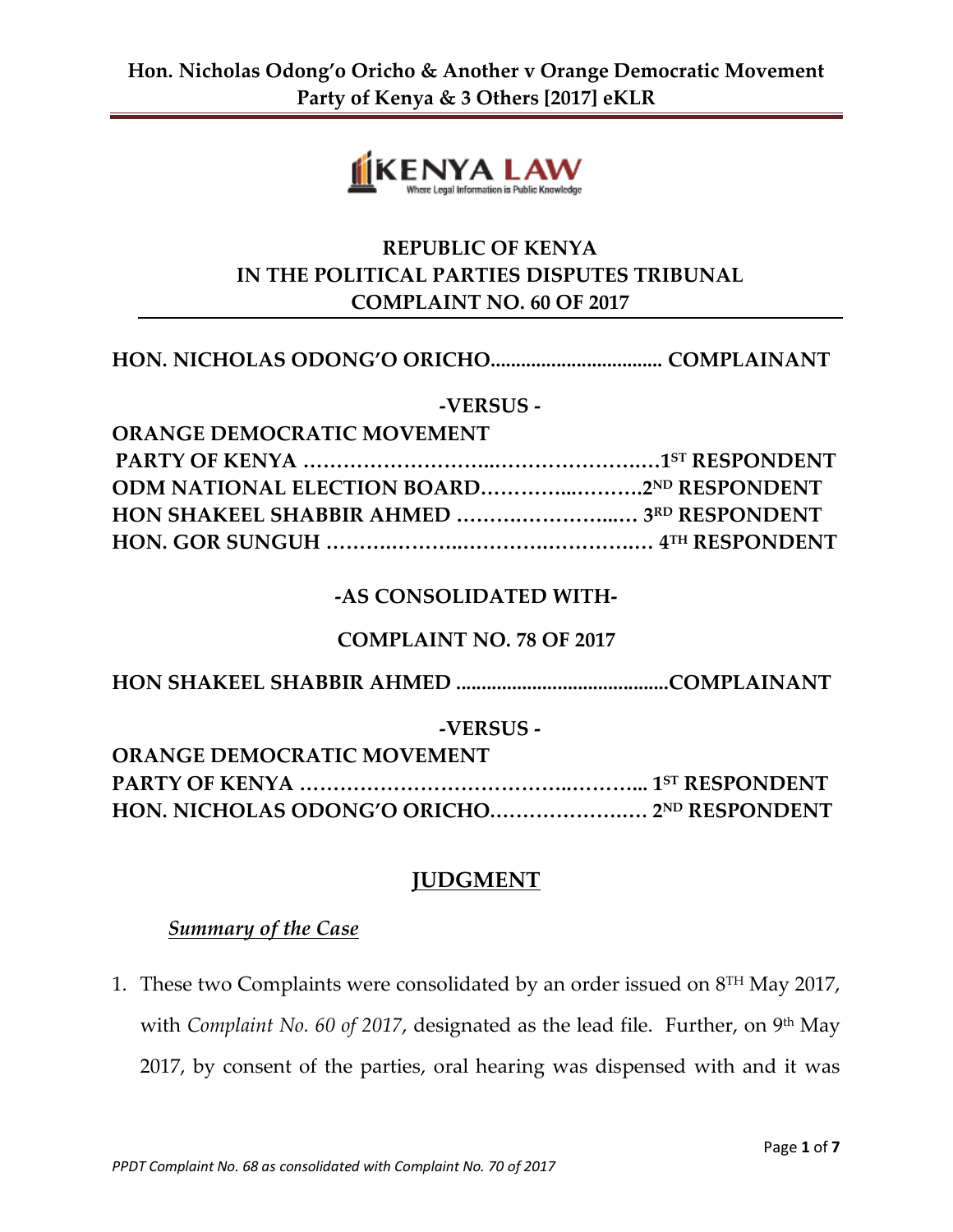agreed that the matter be determined based on affidavits of the parties. In this Judgment, for clarity we refer to the parties as referenced in *Complaint 60 of 2017*.

- 2. The subject matter herein relates to the ODM nomination exercise for Kisumu East Constituency Member of Parliament nominations primaries held on 25<sup>th</sup> April, 2015. At the conclusion of the exercise, the Complainant was declared the winner and awarded a nomination certificate. This aggrieved, the 3<sup>rd</sup> and 4 th Respondent who filed an appeal before the ODM National Appeal Dispute Tribunal (NAT).
- 3. NAT rendered its decision on  $2<sup>nd</sup>$  May, 2017 allowing the appeal with the consequence that the nomination certificate held by Complainant, Mr. Nicholas Oricho, was withdrawn. It ordered that the Party proceeds and carry out a fresh, the process of determining the party nomination for Kisumu East Constituency parliamentary elections in a manner compatible with the party constitution and Rules.

## *Submissions*

4. The Complainant's case is he was never aware of IDRM process, that is the appeal filed by the  $3<sup>rd</sup>$  and  $4<sup>th</sup>$  Respondents as he was never called. That he only became aware of the decision cancelling his certificate through the media that Kisumu East Constituency results have been nullified. He submits that he wrote a letter dated 3<sup>rd</sup> May 2017 to Board complaining he was never summoned. He prays that the Tribunal declares him as the duly nominated candidate having been so declared by the Returning Officer and issued with a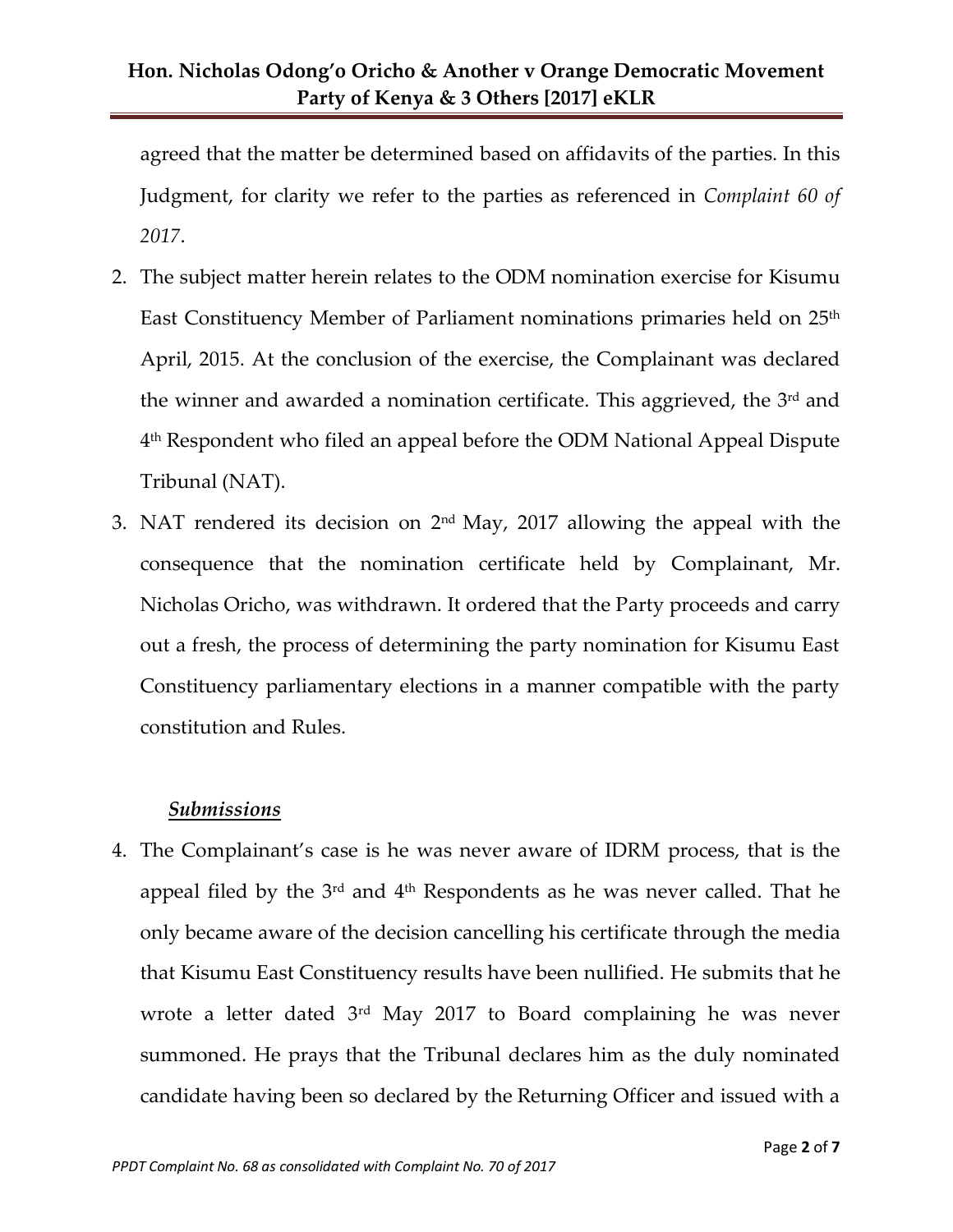# **Hon. Nicholas Odong'o Oricho & Another v Orange Democratic Movement Party of Kenya & 3 Others [2017] eKLR**

certificate on  $29<sup>th</sup>$  April, 2017. In the alternative, he prays that this Tribunal orders for fresh IDRM proceedings.

- **5.** The 3rd Respondent filed *Complaint No. 78 of 2017*. He argues that he emerged the winner with 17, 233 votes but the Returning Officer, Thomas Riaga had disappeared hence, to date those results have not be officially declared. He submitted that the Complainant was declared a winner at location which was not the designated Constituency tallying centre. On 27<sup>th</sup> April, 2017 he filed an appeal with Kisumu County ODM Election Appeals Board, which allowed it with and ordered that the party carry out a fresh, the process of determining the party nomination for Kisumu East Constituency parliamentary elections in a manner compatible with the party constitution and Rules.
- 6. He seeks: an order compelling the  $1<sup>st</sup>$  Respondent to carry out fresh party nominations as so ordered by NAT; and an order to the  $1<sup>st</sup>$  Respondent to issue the provisional certificate to the winner, who is the 3 rd Respondent. As regards the IDRM process, which Mr. Nicholas contended he was not informed of, it is submitted that the responsibility to inform parties of the appeal lies squarely on the  $1<sup>st</sup>$  and  $2<sup>nd</sup>$  Respondent.
- 7. The 1st, 2nd and 4<sup>th</sup> Respondent did not file and response or affidavits in this two matters.

## *Issue for Determination*

8. We have defined the following issues for determination: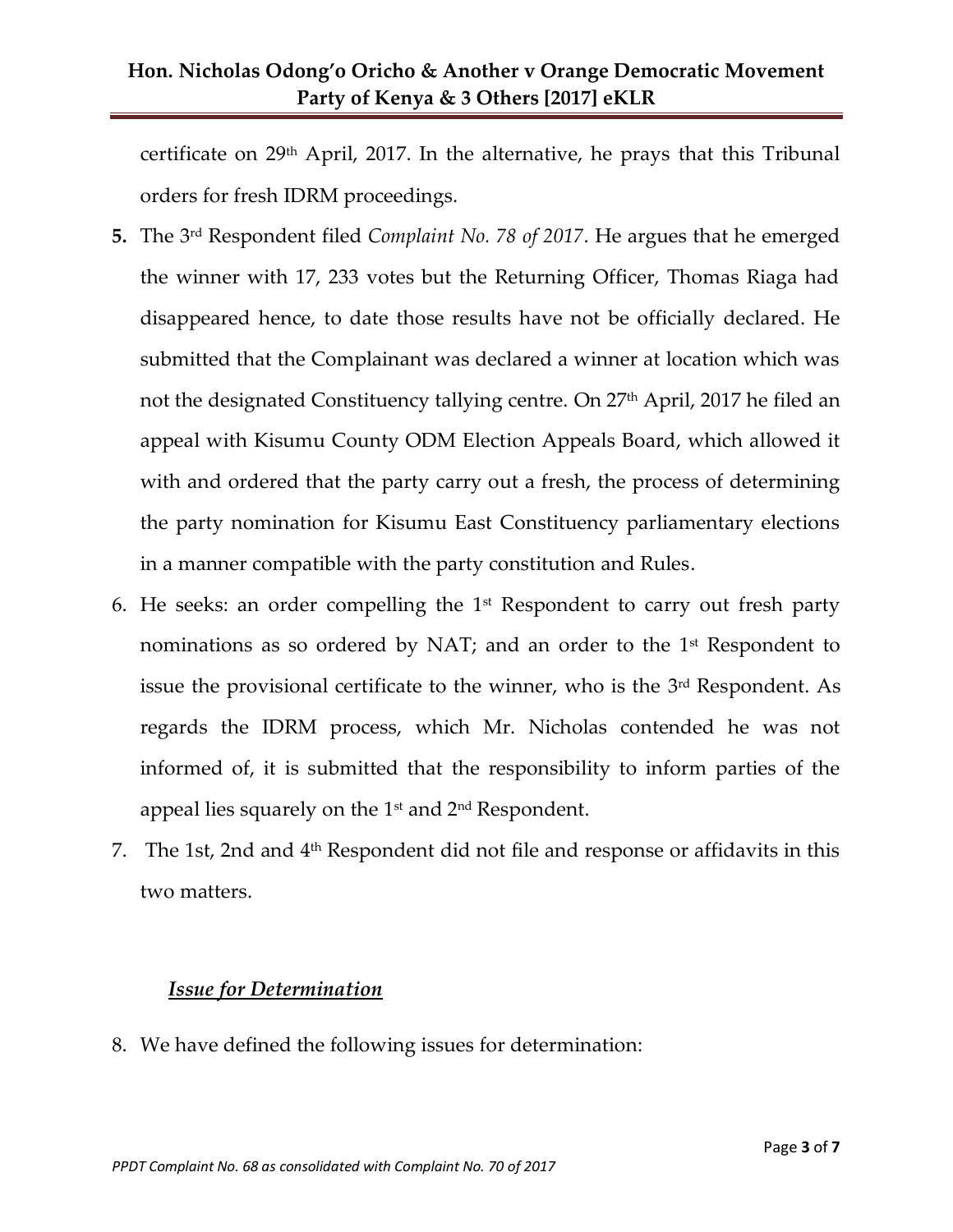- *(i) Whether the Complainant's (Nicholas Odongo Oricho) right to fair hearing curtailed before the NAT.*
- *(ii) Whether the nomination certificate issued to Nicholas Odongo Oricha should be upheld.*
- *(iii) The appropriate reliefs.*

## *Determination*

- 9. The Complainant avers that he did not take part in the proceedings before the NAT, hence the process and decision contravened his right to fair hearing. The 3rd Respondent referred to Rule 3.2 and shifted the burden of effecting service to the  $1<sup>st</sup>$  and  $2<sup>nd</sup>$  Respondent. Rule 3.2 provides for the duties of the NEB *inter alia*: *(a) To ensure a free and fair electoral process; (f) Taking all necessary measures to ensure party elections and nominations are transparent, peaceful, free and fair.* We do not agree that this rule bestows upon NEB the duty to effect service. While this rule relates to the powers of the NEB, the appeals was filed before the National Appeal Tribunal which is another organ of the Party.
- 10.Due process requires that the Complainant is informed of a dispute filed against him. It is his right. The duty to effect service is on the party that files a matter before a tribunal. We have perused the NAT decision and we note that the Complainant was named as a respondent. While the decision does not address the issue of service, we note that it makes reference to submissions of parties thus: *"having considered the evidence before us and the submissions by the parties, we are satisfied that the declaration of results in respect to this election was not done in a manner that was consistent with the party nominations*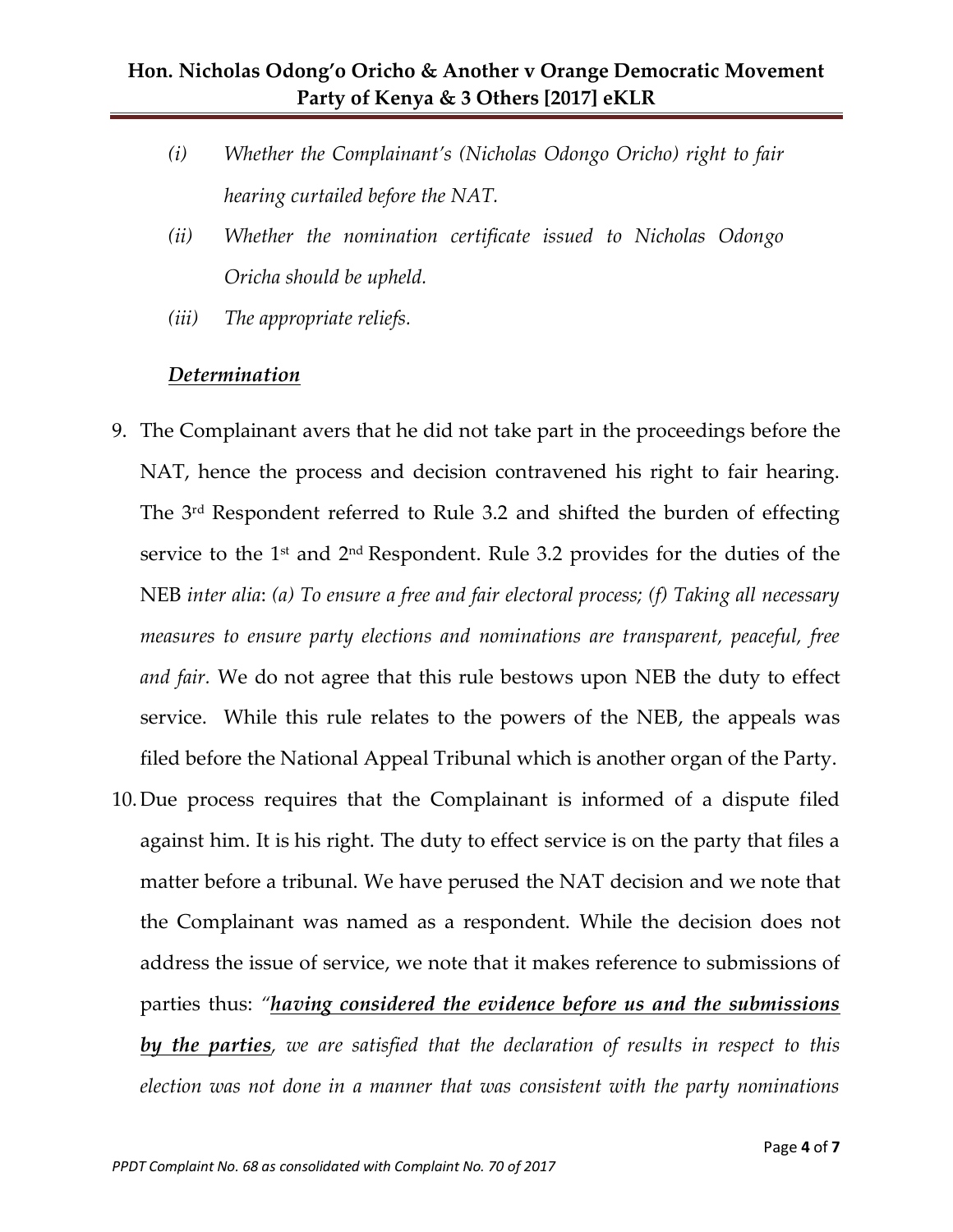# **Hon. Nicholas Odong'o Oricho & Another v Orange Democratic Movement Party of Kenya & 3 Others [2017] eKLR**

*election Rules."* a reference to submissions of parties in our consideration may be interpreted as both appellants and the respondent. Without further evidence on this issue, we are unable to conclusively determine lack of service.

- 11.As to whether the nomination certificate issued to Nicholas Odongo Oricho should be upheld, we note that the NAT withdrew it upon making a finding that: "*the declaration of results in respect to this election was not done in a manner that was consistent with the party nominations election Rules."* No sufficient evidence has been tendered before this Tribunal to rebut this finding.
- 12.We also take note of the various prayers by the parties. The Complainant urges this Tribunal to declare him the duly nominated ODM Kisumu East Constituency Member for Parliament nominee or in the alternative, that the ODM NAT conducts a fresh hearing with all the parties involved. As the NAT decision has been affirmed by the Tribunal, these orders cannot issue. On his part, the 3rd Respondent urges the Tribunal to order that he be issued with the nomination certificate having won the nominations or in the alternative; he seeks an order that fresh elections be conducted. He also concedes that the nomination process was marred by irregularities. As he was never declared by the Returning Officer as the winner and has not sufficiently adduced evidence to confirm his victory, we are unable to make that declararion.
- 13.Upon evaluation of the evidence and submissions of the various parties we are inclined to make the following orders:
	- *(i) The Complaint No. 60 of 2017 dated 4th April, 2017 is dismissed.*